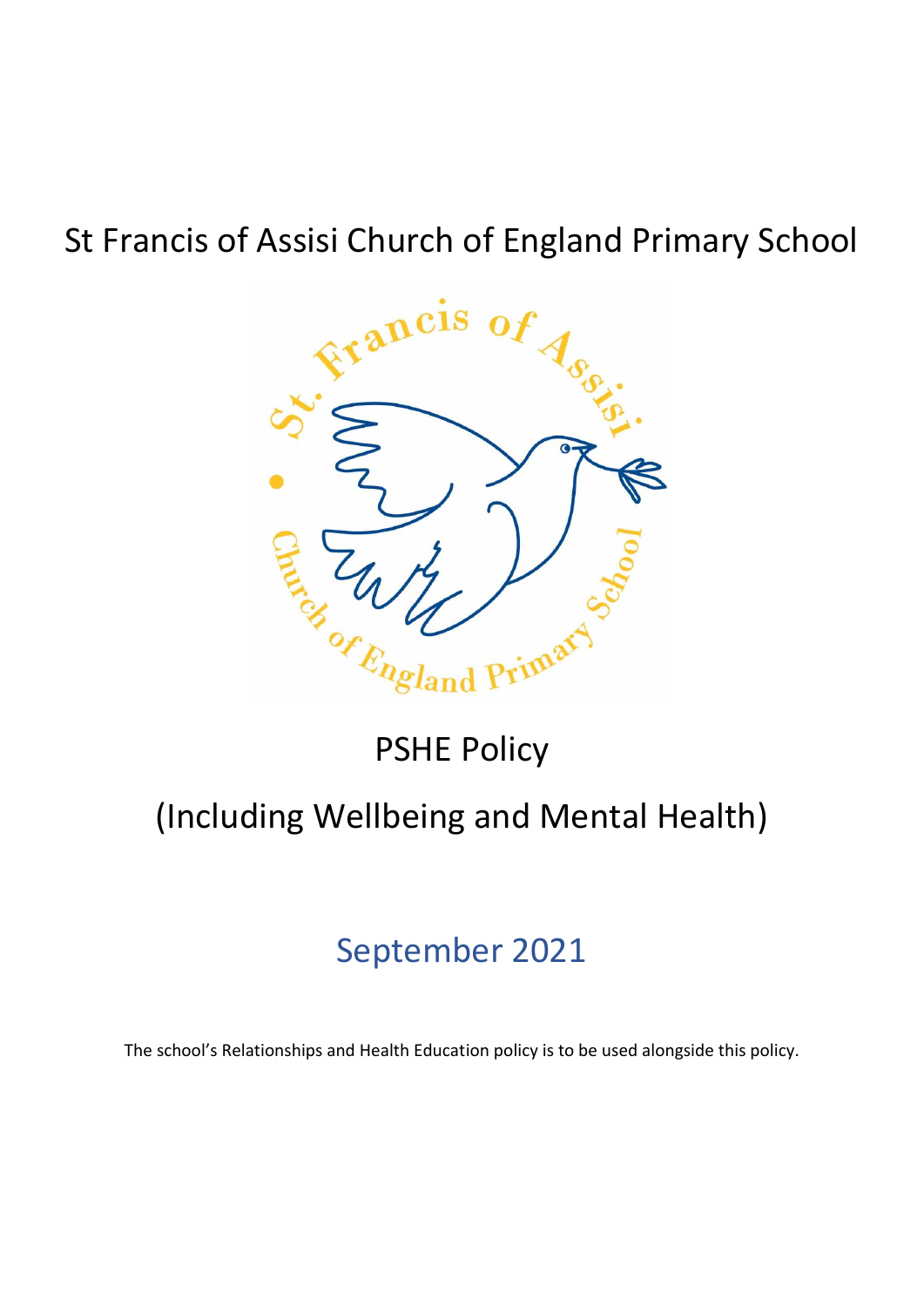#### PSHE INTENT

The intent of the Personal, Social Health Education (PSHE) curriculum links closely to the whole school curriculum intent and lays foundations which will support children to *'live life in all its fullness'* (John 10:10). Our intent is to provide the children with knowledge and skills which benefit them holistically and enable them to become valued citizens that thrive within our community and the wider world. Therefore, we actively promote a growth mindset culture in the classroom – the belief that we are not innately good or bad at things, but rather that we are in control of our skills and abilities and that, with effort and perseverance, we can change things. Key skills, across the curriculum to support children developing their resilience and emotional wellbeing, are featured throughout PSHE. This is crucial when developing both academic and emotional resilience. Protective factors to reduce the risk of children turning to unhealthy coping mechanisms are integrated into PSHE including good communication skills, good problem-solving skills and healthy coping skills, including healthy responses to moments of crisis.

At St Francis of Assisi Primary School, we want our children to *"Flourish and to gain every opportunity to live fulfilled lives. For Church schools, RSE is about the emotional, social and physical aspects of growing up, healthy relationships, sex, human sexuality and sexual health. It is also about the spiritual and moral aspects of relationships within a context of a Christian vision for the purposes of life"* (Church of England Education office)

The skills and knowledge taught seek to enable children to successfully develop their Health and wellbeing, Relationships and Living in the wider world. We aim to give our children the life-skills that will enable them to embrace and utilise new technology in a socially responsible and safe way in order to flourish. Children are provided with a broad and balanced PSHE curriculum which will motivate them to flourish and allow their light to shine. By teaching children, the skills to look after their emotional and physical health we will provide them with the ability to overcome obstacles and break down barriers. Children can build on their knowledge and gain a deeper understanding of themselves and the world around them, as they mature and progress throughout our school.

Happiness, relaxation techniques, resilience and growth mindset are taught throughout our school, repeatedly at different levels, to develop children's ability to adapt well in the face of adversity. By incorporating British Values, Global Goals, mental health and emotional wellbeing awareness and supporting and embedding the Christian Values in PSHE lessons, St Francis of Assisi Church of England Primary School provides a framework which is beneficial for both children's and society's well-being.

The PSHE skills and knowledge we teach seek to enable children to successfully develop their health and wellbeing, relationships in the context of Living in the wider world. We want to embed the foundational ethic of, 'love your neighbour as yourself' (Mark 12:31). We aim to give our children the life-skills that will enable them to embrace and utilise new technology in a socially responsible and safe way in order to flourish. Children are provided with a broad and balanced PSHE Education which will motivate them to thrive and allow their light to shine. At St Francis of Assisi Church of England Primary School, we teach children the skills to look after their emotional and physical health, in the wider world; we provide them with the ability to overcome obstacles and break down barriers. Children can build on their knowledge and gain a deeper understanding of themselves and the world around them, as they mature and progress throughout our school, which is a safe and secure Christian environment.

#### MENTAL HEALTH AND WELLBEING

At St Francis of Assisi Church of England Primary School, we are committed to supporting the emotional health and wellbeing of both our pupils and staff. We have a supportive and caring ethos, and our approach is respectful and kind, where each individual and contribution is valued. At our school we know that everyone experiences life challenges that can make us vulnerable and at times, anyone may need additional emotional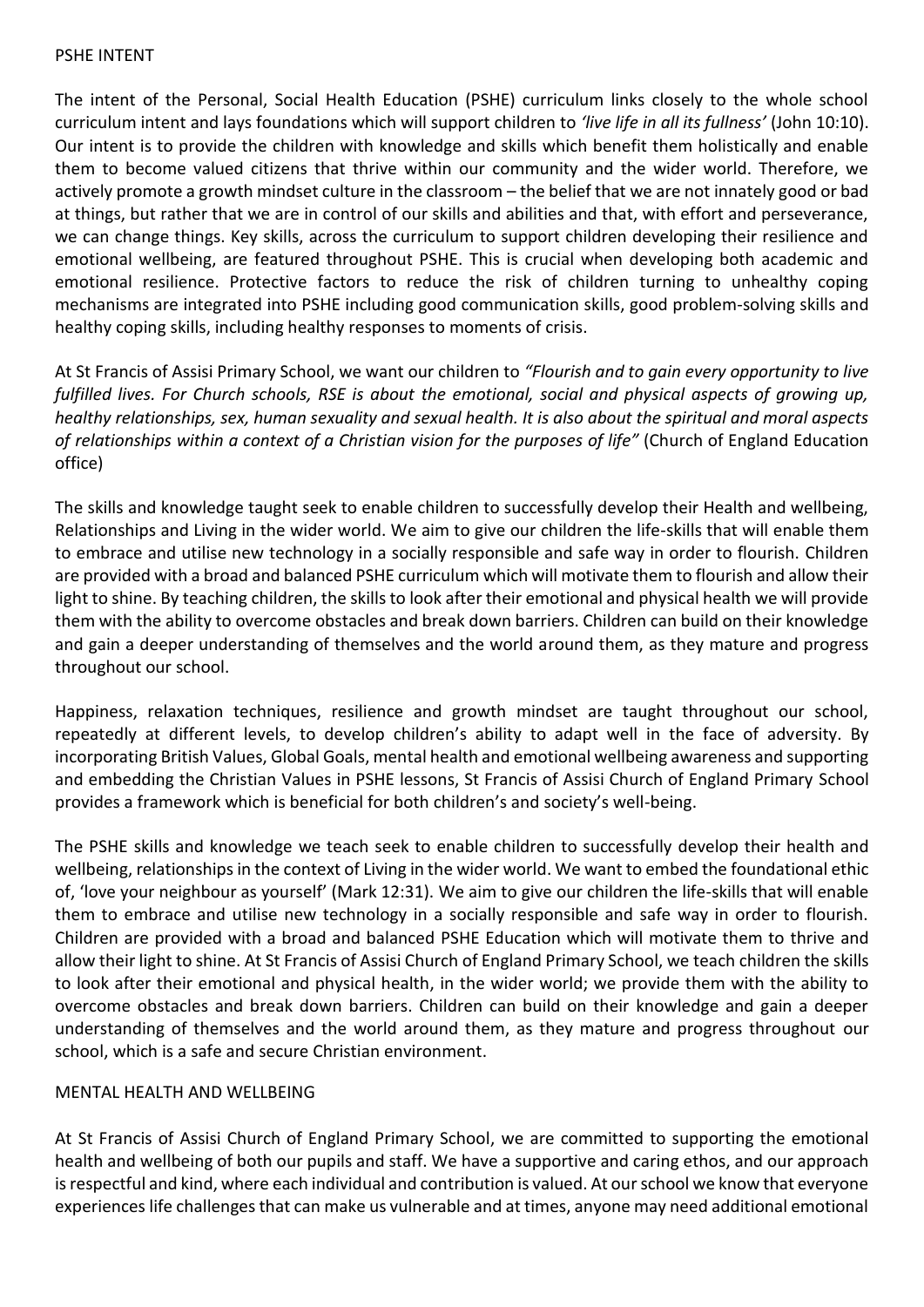support. We take the view that mental health (positive and negative) should be talked about openly and that we all have a role to play.

Our Intent for Mental Health and Wellbeing:

- •Support children to understand their emotions and feelings better
- •Help children feel comfortable sharing any concerns or worries
- •Develop children's social skills so they can form and maintain relationships
- •Promote self-esteem and ensure children know that they count
- •Encourage children to be confident and 'dare to be different'
- •Guide children to develop emotional resilience and to manage setbacks

We will create a mentally healthy environment through:

•Promoting our school's Christian values and encouraging a sense of belonging

•Promoting pupil voice and opportunities to participate in decision-making •Celebrating academic and non-academic achievements

- •Providing opportunities for children to develop a sense of worth through taking responsibility for themselves and others
- •Providing opportunities to reflect
- •Access to appropriate support that meets their needs

Implementation of Mental Health and Wellbeing

The skills, knowledge and understanding needed by our children to keep themselves mentally healthy and safe are included as part of our developmental PSHE curriculum. The specific content of lessons will be determined at times, by the specific needs of the cohort as well as the medium and long term RHE plans. We will always ensure that we teach mental health and emotional wellbeing issues in a safe and sensitive manner. Our school will offer support through targeted approaches for individual pupils, groups of pupils or whole class, which may include circle times, worry monsters, massage, Ten keys to Happiness, mindfulness etc.

To support our parents / carers, we will share ideas about how they can support positive mental health in their children and families, by using popular platforms such as the school Facebook (for activities from Action for Happiness / Anna Freud etc) / website (for policies) and Marvellous Me (for reward badges). We will also keep parents informed about the mental health topics their children are learning about via newsletters and the school's Facebook page.

To support Staff Well Being and Mental Health, we acknowledge the potential impact that work has on an individual's physical and mental health, and that there is a persuasive case, as well as a moral and legal duty for taking steps to promote staff wellbeing as far as reasonably practicable. At St Francis of Assisi Church of England Primary School, we are committed to fostering a culture of co-operation, trust, and mutual respect, where all individuals are treated with fairness and dignity, and can work at their optimum level. We also recognise that work related stress has a negative impact on staff wellbeing, and that it can take many forms and so needs to be carefully analysed and addressed at an organisational level.

We encourage all staff to:

- •Treat others they interact with during their work with fairness, consideration, and respect
- •Raise concerns with their team leader if they feel there are work issues that are causing them stress and having a negative impact on their wellbeing
- •Be liable for their own health and wellbeing as far as is practically possible.
- •Take ownership of managing own time and setting personal goals and as appropriate which allows the individual to work effectively in their team and reduce the risk of stress.
- •Take responsibility for working effectively in their assigned roles, supporting others as appropriate and helping to avoid causing stress to their colleagues.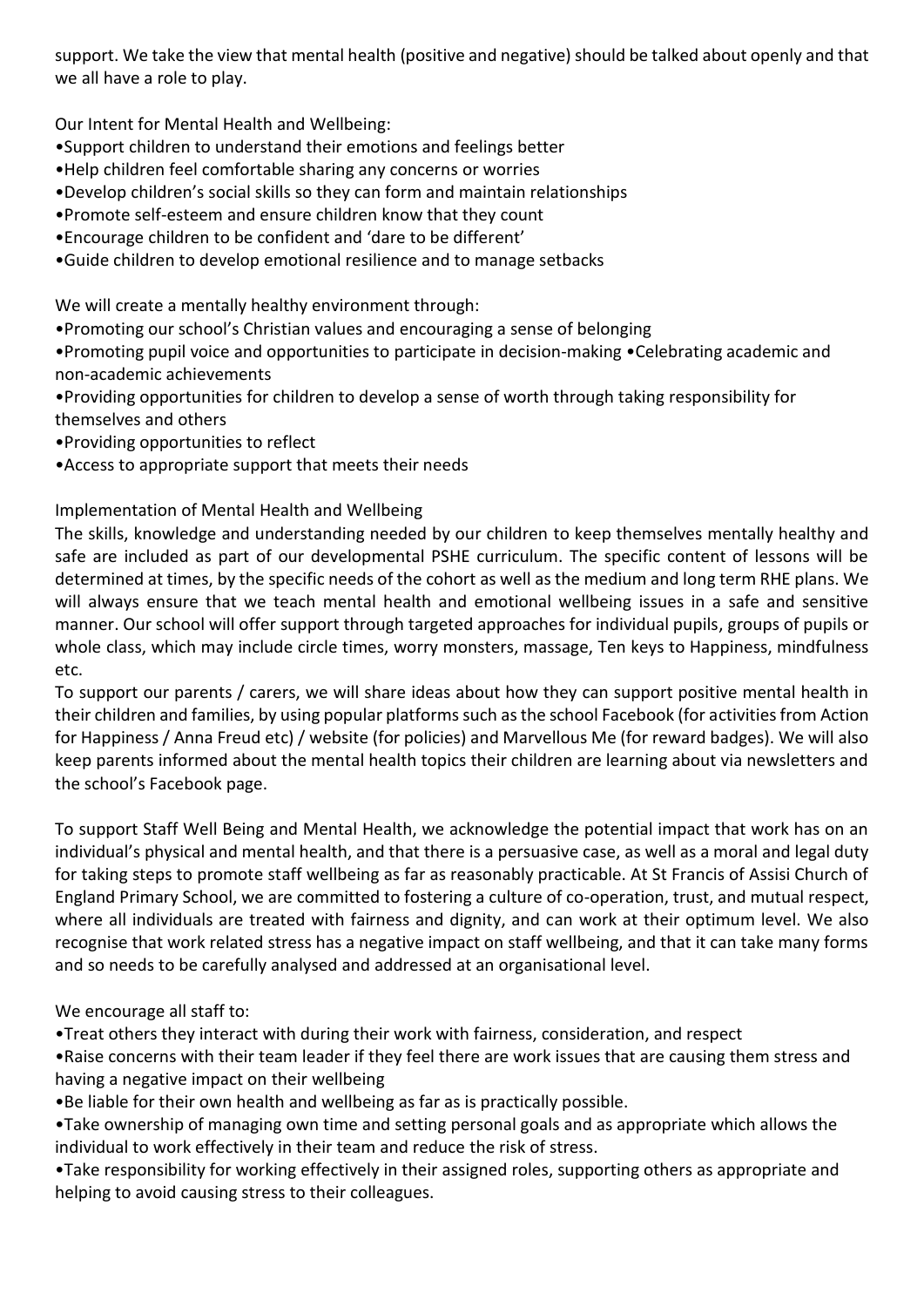Staff are regularly signposted to various mental health support available to them, should they wish to access it.

#### STATUTORY REQUIREMENTS

As a primary school, we must deliver Relationships Education and Health Education to all children Year 1 - 6. At St Francis of Assisi Church of England Primary School, we recognise the world has changed. We focus on positive relationships, teach safeguarding, and meet children's needs; our children need to understand the law and have critical thinking. We are committed to all our children being empowered, to grow up happy, healthy and safe.

St Francis of Assisi Church of England Primary School, like all primary schools, must comply with the statutory guidance from the Department for Education issued under Section 80A of the Education Act 2002 and section 403 of the Education Act 1996 – Relationships Education, Relationships and Sex Education (RSE) and Health Education. Appendix 4

This guidance should also be read in conjunction with:

- Keeping Children Safe in Education (statutory guidance)
- Respectful School Communities: Self Review and Signposting Tool (a tool to support a whole school approach that promotes respect and discipline)
- Behaviour and Discipline in Schools (advice for schools, including advice for appropriate behaviour between pupils)
- Equality Act 2010 and schools
- SEND code of practice: 0 to 25 years (statutory guidance)
- Alternative Provision (statutory guidance)
- Mental Health and Behaviour in Schools (advice for schools)
- Preventing and Tackling Bullying (advice for schools, including advice on cyberbullying)
- Sexual violence and sexual harassment between children in schools (advice for schools)
- The Equality and Human Rights Commission Advice and Guidance (provides advice on avoiding discrimination in a variety of educational contexts)
- Promoting Fundamental British Values as part of SMSC in schools (guidance for maintained schools on promoting basic important British values as part of pupils' spiritual, moral, social and cultural (SMSC)
- SMSC requirements for independent schools (guidance for independent schools on how they should support pupils' spiritual, moral, social and cultural development)
- National Citizen Service guidance for schools.

At St Francis of Assisi Church of England Primary School, we teach statutory Relationship Education and Health Education, as set out in this policy. Also, see our school's safeguarding policies.

We also undertake to follow the principles in the Church of England Charter for faith sensitive and inclusive relationships education, relationships and sex education (RSE) and health education (RSHE). (Appendix 3)

#### NON-STATUTORY REQUIREMENTS

At St Francis of Assisi Church of England Primary School, we also teach non-statutory Living in the Wider World from Year 1-6, as set out in this policy. This is because, living in the wider world is vitally important to a child's personal development and economic wellbeing.

We also teach the "Christian Values – Love Matters", which consists of seven lessons, delivered between years 1 – 6 on: Loving Me; Loving You; Our Wonderful Bodies; How are bodies are different; My family-Those that care for me; How we love and care for ourselves; How we love and care for our friends in Key Stage 1.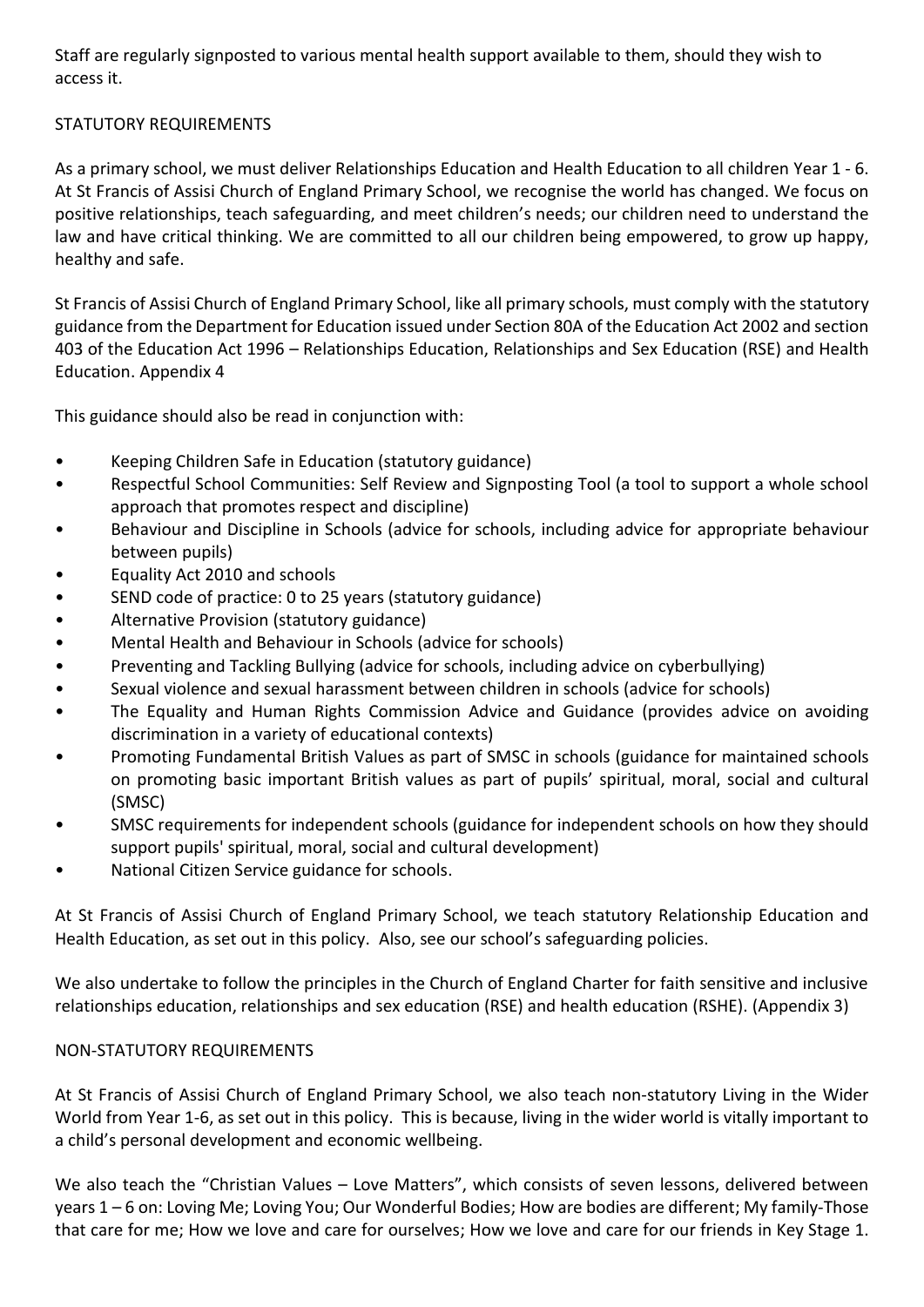Followed by: Making Me; My World, Your World; Changing bodies; Firm Foundations; Marriage; Great expectations; and In need of restoration? In key Stage 2

At St Francis of Assisi, we also deliver safety lessons from Nursery to Year 6, with a focus on, Road Safety; Pedestrian Training (levels 1 & 2); Swimming; Cycle Training (levels 1 & 2).

A further aspect of PSHE, which we teach at St Francis or Growth Mindset lessons from Nursery – Year 6. There are six growth mindset lesson plans for each class. They focus on the key characteristics of growth mindset & effective learning, learning from mistakes / failure / resilience / perseverance / challenge / effort / self-efficacy. These are revisited throughout a child's time in school to develop children's understanding and enable them to become confident, independent learners.

#### EYFS

In Nursery and Reception, PSHE is covered through the curriculum strands of:

- Personal, Social & Emotional Development
- People & Communities
- The World
- Speaking
- Health & Social-Care

PSHE is facilitated in EYFS through: In the Moment Planning (for each individual child); Circle Times; Talk Times; Relaxation Times; Worry Monster; Kindness Tree; Reflection Areas; Worship; Class Discussions; and playing in the indoor / outdoor provision with peers and adults.

#### POLICY DEVELOPMENT

This policy has been developed in consultation with stakeholders, staff, children, and parents. The consultation and policy development process involved the following steps:

- Review a member of staff has pulled together all relevant information including relevant national and local guidance.
- Staff consultation  $-$  all school staff were given the opportunity to look at the policy and make recommendations.
- Parent / Stakeholder consultation parents, staff and interested parties were invited to view / discuss the policy and complete a questionnaire.
- Pupil's consultation we investigated what children want from Relationship Education and Health Education
- Ratification once amendments were made, the policy was shared with governors and ratified.

#### PSHE DEFINITION

What we teach for PSHE at St Francis of Assisi Church of England Primary School, supports children to make informed decisions about wellbeing, health, relationships and living in the wider world in a range of contexts. We want our children to:

- Develop good habits;
- Understand the independence of physical and mental health and decision making;
- Be able to consider the consequences of their behaviour and choices;
- Be able to read challenges and critically analyse their options;
- Manage dilemmas by finding a positive way through while maintaining safety and integrity;
- Know how to access help and take steps to support others.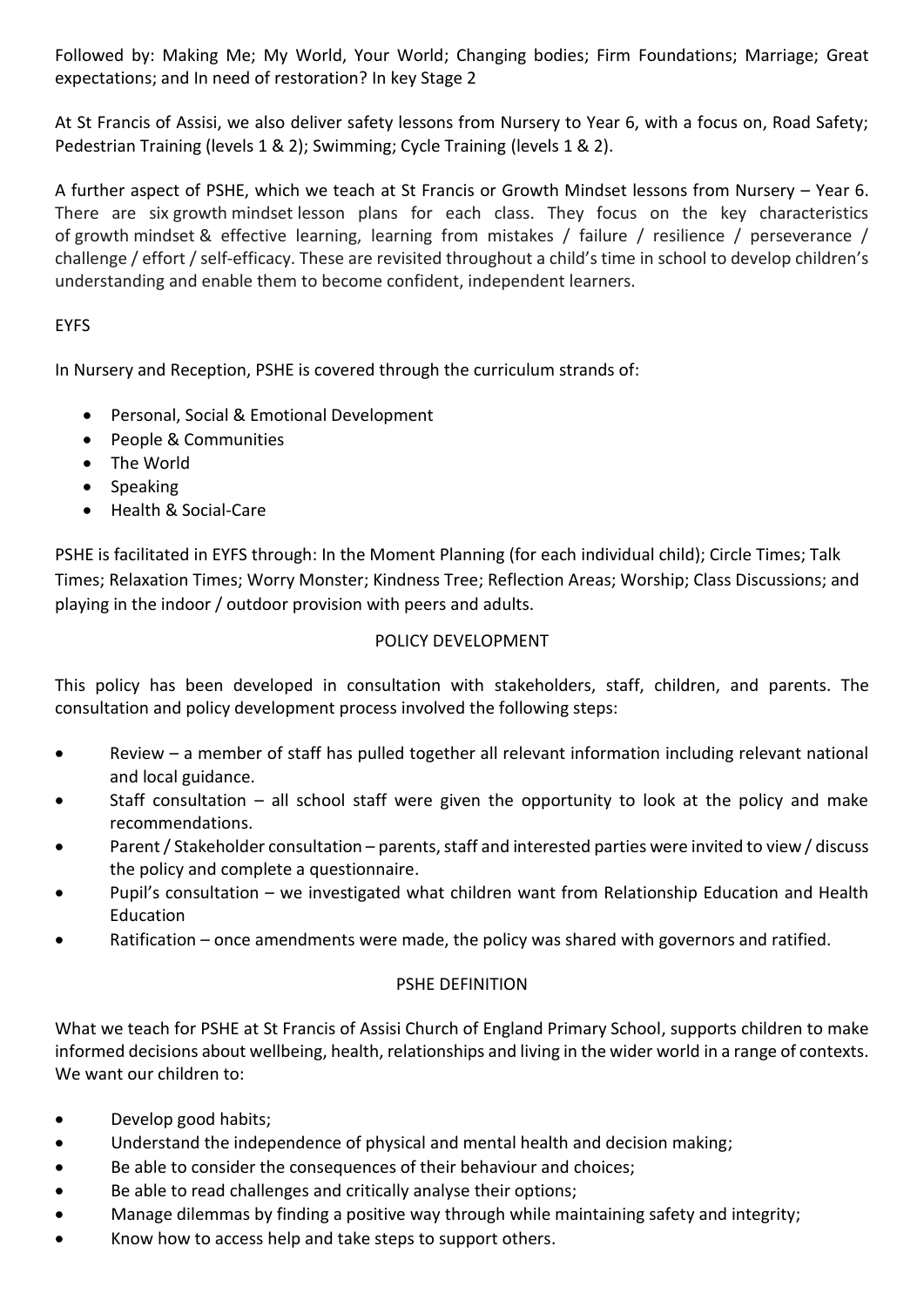Our curriculum is set out in Appendix 1, it may need adapting as and when necessary, depending on current climate (COVID 19). We have developed this curriculum in consultation with parents, pupils and staff, taking into account the age, needs and feelings of pupils.

We will focus on:

- Positive relationships, as well as sex education (taught through the Science curriculum);
- Teach safeguarding and meet children's needs;
- Enable children to understand the law with critical thinking;
- Wanting all our children to be empowered, to grow up happy, healthy and safe.

Both Health Education (Physical Health & Emotional Wellbeing) and Relationships Education, are taught throughout each year group and cover all the Programme of Study learning opportunities for each phase, year 1-6. Alongside these two areas, we also teach 'Living in the Wider World' to compliment them; this is non-statutory but vitally important to a child's personal development and economic wellbeing. There is an overarching question for each half term; these begin in Key Stage 1 as, "What? and Who?" questions and build throughout Key Stage 2 into, "Why? and How?" questions. Teaching builds according to the age and needs of the children throughout the primary phase with suggested developmentally appropriate learning objectives.

TOPICS COVERED IN PSHE FOR RELATIONSHIPS EDUCATION, HEALTH EDUCATION AND LIVING IN THE WIDER **WORLD** 

Year 1 - What is the same and different about us? Who is special to us? What helps us to stay healthy? What can we do with money? Who helps to keep us safe? How can we look after each other and the world?

Year 2 - What makes a good friend? What is bullying? What jobs do people do? What helps us to stay safe? What helps us grow and stay healthy? How do we recognise our feelings?

Year 3 - How can we be a good friend? What keeps us safe? What are families like? What makes a community? Why should we eat well and look after our teeth? Why should we keep active and sleep well?

Year 4 - What strengths, skills and interests do we have? How do we treat each other with respect? How can we manage our feelings? How will we grow and change? How can our choices make a difference to others and the environment? How can we manage risk in different places?

Year 5 - What makes up a person's identity? What decisions can people make with money? How can we help in an accident or emergency? How can friends communicate safely? How can drugs common to everyday life affect health? What jobs would we like?

Year 6 - How can we keep healthy as we grow? How can the media influence people? What will change as we become more independent? How do friendships change and grow?

See Appendix 1 Long Term Plan on Relationships Education, Health Education and Living in the Wider World for further information.

At St Francis of Assisi Church of England Primary School, our teaching and learning approaches for PSHE include:

- Information, understanding, skills and values education;
- Active and applied learning experiences;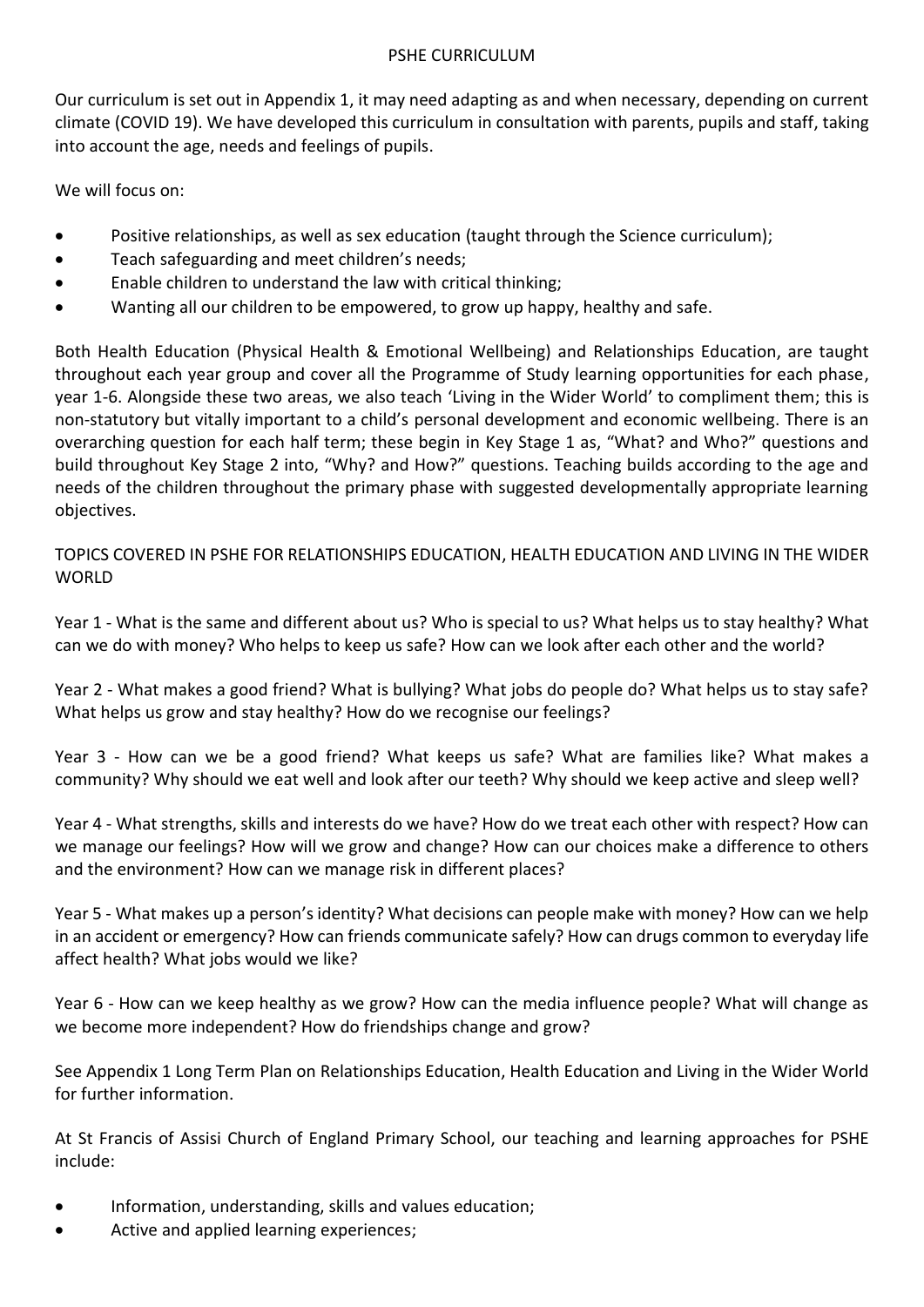- Lessons that clearly distinguish between fact and opinion and develop skills to critically evaluate fake news;
- How social media sites filter and tailor information to match individuals pre-existing beliefs and attitudes; and that pupils understand the relevant law on any subject taught in Relationships and Health Education.

We teach the Christian Values Context of Relationships Education, through "Love & Sex Matters". Sex education will be taught through the Science curriculum. See Appendix 1.

PSHE complements several other curriculum subjects at our school, we look for opportunities, draw links between the subjects and integrate teaching where appropriate to ensure we complement the content covered, rather than duplicate it. This is particularly the case for Physical Education, Computing (e.g. sleep, screen time and online safety) Science and Maths (Money).

#### SCIENCE LINKING TO RHE (Relationships and Health Education)

As a primary school, none of our relationship education involves the teaching of sexual intercourse. Our lessons that teach children about their body parts and how their bodies change, are part of the health curriculum and are an essential part of our wider safeguarding curriculum. In our Health Education curriculum, by the end of primary at our school, children will know key facts about puberty and the changing adolescent body, particularly from age 9 to 11, including physical and emotional changes. Children will also know about menstrual wellbeing including the key facts about the menstrual cycle. Parents do not have a right to withdraw their child from Relationships Education and/or Health Education.

In our Science curriculum we teach children in Year 5 to:

- Describe the differences in the life cycles of a mammal, an amphibian, an insect and a bird;
- Describe the life processes of reproduction in some plants and animals;
- Describe the changes as humans develop to an old age;

Pupils should find out about different types of reproduction, including sexual and asexual reproduction in plants, and sexual reproduction in animals. Parents do not have a right to withdraw their child, from the sex elements of the Science curriculum. Relationship Education complements the factual approach to Science to support our children to explore and manage their feelings about this and the law.

#### DELIVERY OF RELATIONSHIP EDUCATION & HEALTH EDUCATION

Our children may ask teachers or other adults questions pertaining to sex or sexuality which go beyond what is set out for Relationships Education. We ensure all our school staff are equipped to handle such questions/situations, through our question and answer script, which details information to ensure children's questions are answered both consistently and with clarity. Our staff recognise, that often these questions are more sensitively and effectively answered on a one to one basis or in a smaller group as needed. Please see this Handling Difficult Situations script in Appendix 2. We acknowledge the importance of us answering pupil's questions well, to ensure, that, they do not turn to the internet to find answers to their questions, in case of them viewing inappropriate sources of information.

At St Francis of Assisi Church of England Primary School, we ensure that PSHE, is accessible to all our children, including those with Special Educational Needs and Disabilities (SEND). Learning is instrumental in this, with staff ensuring: Accessibility through high quality teaching that is differentiated and personalised; Additional steps to ensure learning and progress is made, for example through pre-teaching and/or over-teaching; and that language processing difficulties can make abstract concepts such as 'privacy' difficult.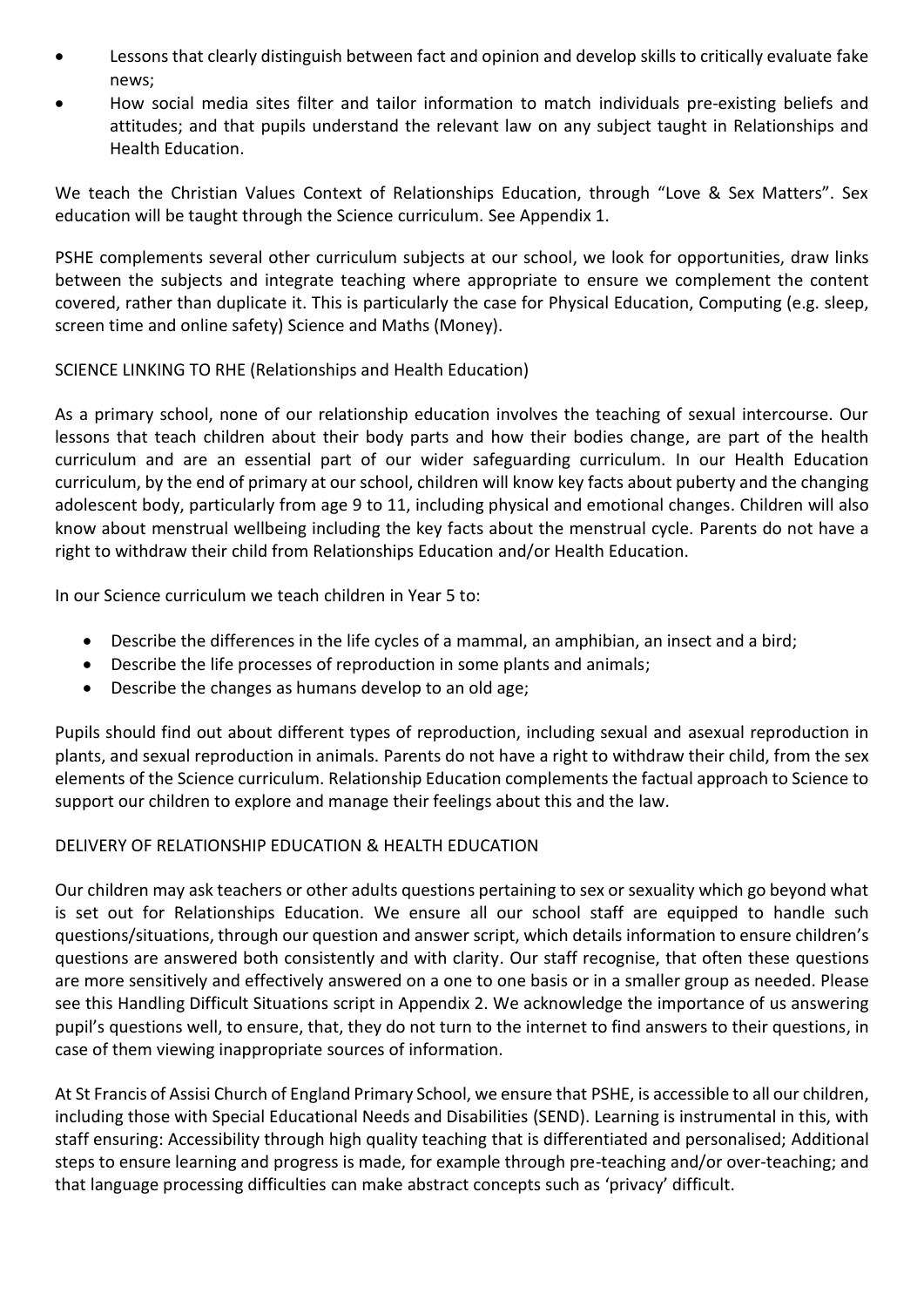We will ensure that the content of PSHE; Relationships Education, Health education and Living in the Wider World, will be accessible to all.

At St Francis of Assisi Church of England Primary School, we promote equality, diversity and inclusion through PSHE. We believe,

#### *'Our teaching should consistently present diversity and enable young people to successfully live in a context where there are different views and beliefs'* **(Anti-abuse curriculum, HfL).**

We ensure we meet all children's needs: giving them access to high quality education for all learners including disadvantaged and vulnerable; eliminating discrimination and advancing equality of opportunity.

### *'RSE … should seek to develop understanding that there are a variety of relationships and family patterns in the modern world'*

### **(p.34 Valuing All God's Children, Church of England 2018)**

We support mental health and prevent stigma at our school; by ensuring that all children see people like themselves and families like their own (families might include for example, single parent families, LGBT+ parents, families headed by grandparents, adoptive parents, foster parents, and carers amongst other structures), represented in the curriculum from the Early Years and beyond. We do this through various resources, including story books, puppets and Stonewall posters etc.

*'If any school is not educating pupils to understand the rights of all people to live freely with their sexual orientation or gender identity without discrimination, they would be failing in their duty to prepare their pupils to live in modern Britain'* **(p.12 Valuing all God's children).**

### BRITISH VALUES

The DfE have reinforced the need "to create and enforce a clear and rigorous expectation on all schools to promote the fundamental British values of democracy, the rule of law, individual liberty and mutual respect and tolerance of those with different faiths and beliefs". St Francis of Assisi Church of England Primary School will ensure that it actively promotes these fundamental British values(as well as The Prevent Strategy). These values are officially taught through the Religious Education (RE) and Personal Social and Health Education (PSHE) curriculum and are further nurtured through the school's Christian ethos and promotion of spiritual, moral, social, and cultural (SMSC) understanding.

### ROLES & RESPONSIBILITIES

Staff are responsible for:

- Delivering PSHE in a sensitive way
- Modelling a positive attitude to PSHE
- Monitoring progress
- Responding to the needs of individual pupils
- Responding appropriately to parent's questions and concerns regarding PSHE.

The Head Teacher and PSHE leaders (Stephane Robinson & Susie Watt) are responsible for ensuring PSHE is taught consistently across our school. The Head Teacher and Governing Body will approve this policy.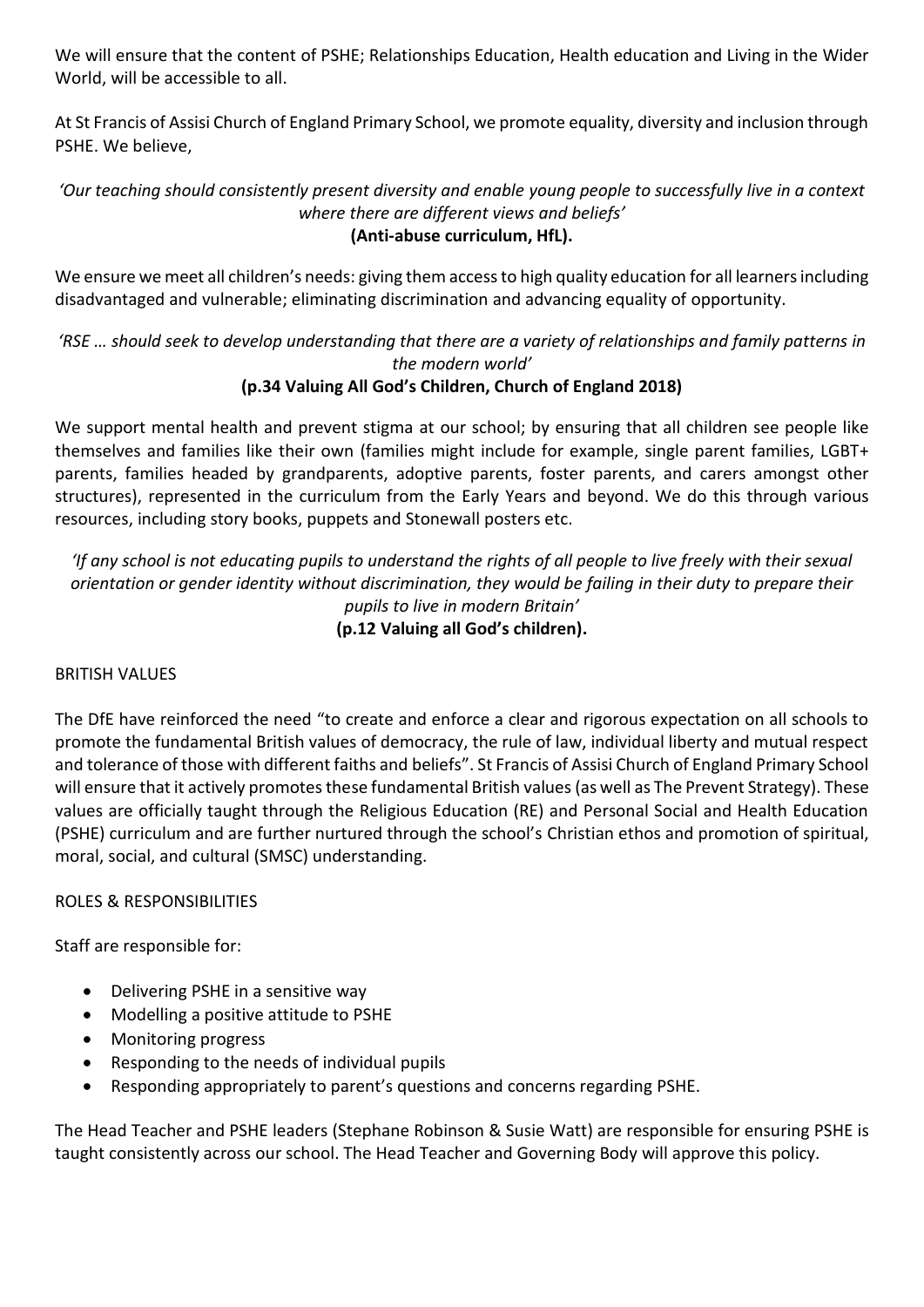#### TRAINING

The Head Teacher, along with the two PSHE leads attended RSHE subject lead training in Church of England schools. Further training notes were then devised for staff / governors and a stake holder focus group.

MONITORING & REVIEW

The delivery of PSHE is monitored continually by Stephanie Robinson & Susie Watt, through:

- Checking (devising, enhancing & updating) of schemes of learning
- Pupil voice (Inc Questionnaire / Focus Group)
- Parent voice (Inc Questionnaire / Responses to information leaflets and 'Managing Difficult Questions' script)
- Staff voice (Inc Questionnaire)
- Children's development in PSHE is monitored by class teachers, as part of our internal assessment systems (Inc Gold Books)

This policy was written by Stephanie Robinson and will be reviewed by PSHE leads (Stephanie Robinson & Susie Watt) annually. Next Review Date: March 2022.

(Appendix on the following pages below)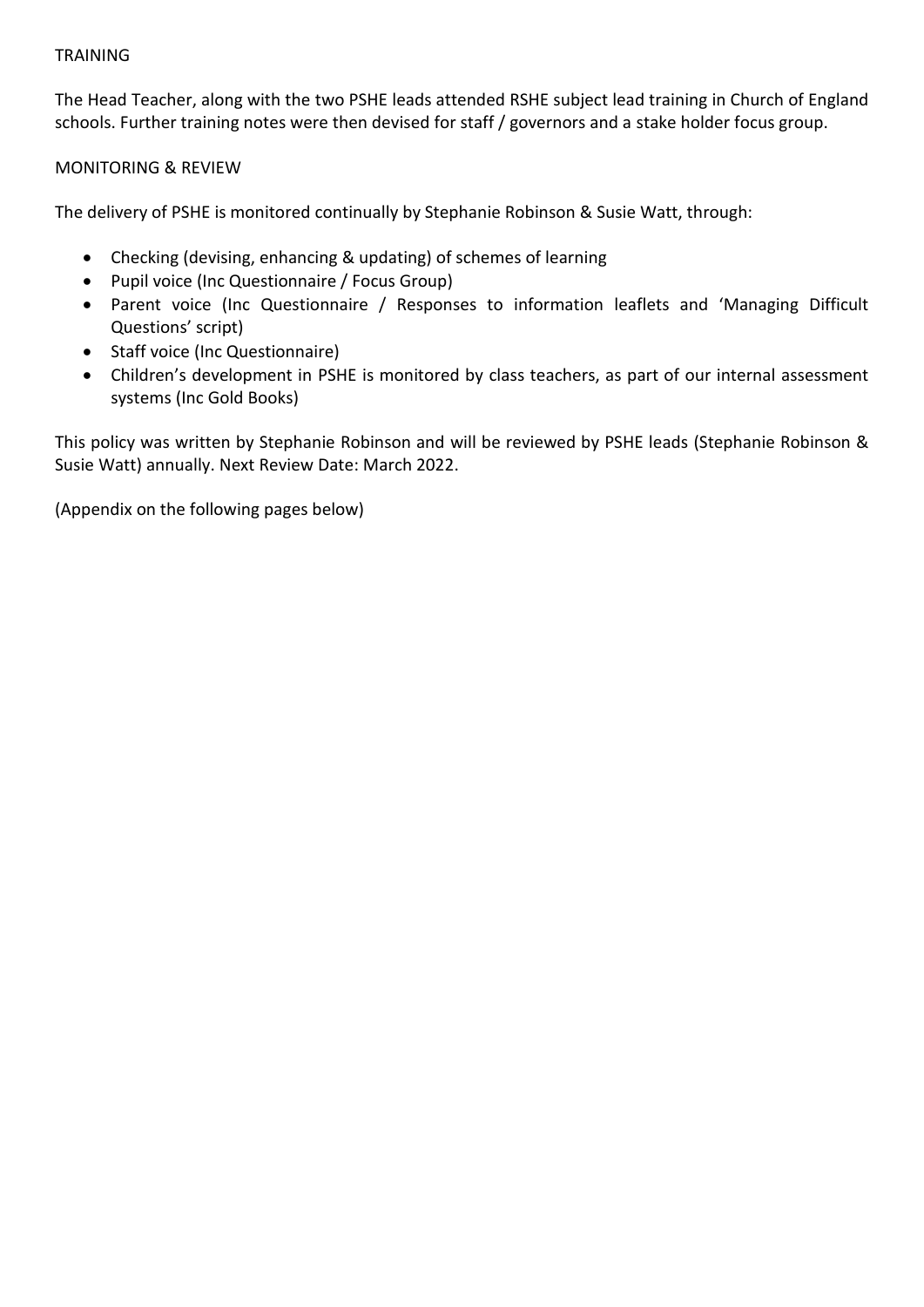#### Appendix 1-Relationships Education & Health Education Long Term Plan

HEALTH & WELLBEING (STATATORY) / RELATIONSHIPS (STATUTORY) THESE TWO AREAS ARE PRIORITY

/ LIVING IN THE WIDER WORLD (NON-STATUTORY BUT VITALLY IMPORTANT TO A CHILD'S PERSONAL DEVELOPMENT & ECONOMIC WELLBEING) THIS AREA IS LESS PRIORITY.

Please note that teachers can adapt planning to respond to the needs of the children in their class. This is to ensure time is given to teach reactively to the needs of the children and the context of life at the time. If teachers are aware of issues related to PSHE, they have the freedom to react and plan appropriate teaching to deal with the situation. Colour codes indicate cross curricular overlaps/links for **R.E, Science and Computing.**

| <b>Early Years</b>                    | <b>Key Stage 1</b>       |                                  | <b>Key Stage 2</b>              |                                               |                                       |                                  |
|---------------------------------------|--------------------------|----------------------------------|---------------------------------|-----------------------------------------------|---------------------------------------|----------------------------------|
|                                       | (What and Who Questions) |                                  | (Why and How Questions)         |                                               |                                       |                                  |
| <b>Foundation</b>                     | Year 1                   | Year 2                           | Year 3                          | Year 4                                        | Year 5                                | Year 6                           |
| <b>PSHE</b> is covered<br>through the | What is the<br>same and  | What makes a<br>good friend?     | How can we be a<br>good friend? | What strengths, skills<br>and interests do we | What makes up a<br>person's identity? | How can we keep<br>healthy as we |
| curriculum strands                    | different about          |                                  |                                 | have?                                         |                                       | grow?                            |
| of:                                   | us?                      | What is bullying?                | What keeps us                   |                                               | What decisions can                    |                                  |
|                                       |                          |                                  | safe?                           | How do we treat                               | people make with                      | How can the media                |
| -Personal, Social &                   | Who is special           | What jobs do                     |                                 | each other with                               | money?                                | influence people?                |
| Emotional                             | to us?                   | people do?                       | What are families               | respect?                                      |                                       |                                  |
| Development                           |                          |                                  | like?                           |                                               | How can we help in an                 | What will change                 |
| (Making                               | What helps us            | What helps us to                 |                                 | How can we manage                             | accident or                           | as we become                     |
| Relationships /<br>Sense of Self /    | to stay healthy?         | stay safe?                       | What makes a<br>community?      | our feelings?                                 | emergency?                            | more<br>independent?             |
| Understanding                         | What can we do           | What helps us                    |                                 | How will we grow                              | How can friends                       |                                  |
| Emotions)                             | with money?              | grow and stay                    | Why should we                   | and change?                                   | communicate safely?                   | How do friendships               |
|                                       |                          | healthy?                         | eat well and look               |                                               |                                       | change and grow?                 |
| -Understanding The                    | Who helps to             |                                  | after our teeth?                | How can our choices                           | How can drugs                         |                                  |
| World (People &                       | keep us safe?            | How do we                        |                                 | make a difference to                          | common to everyday                    |                                  |
| Communities / The                     |                          | recognise our                    | Why should we                   | others and the                                | life affect health?                   |                                  |
| World / Speaking /                    | How can we               | feelings?                        | keep active and                 | environment?                                  |                                       |                                  |
| Technology)                           | look after each          |                                  | sleep well?                     |                                               | What jobs would we                    |                                  |
|                                       | other and the            |                                  |                                 | How can we manage                             | like?                                 |                                  |
| -Physical<br>Development              | world?                   |                                  |                                 | risk in different<br>places?                  |                                       |                                  |
| (Health &                             |                          |                                  |                                 |                                               |                                       |                                  |
| Self-Care)                            |                          |                                  |                                 |                                               |                                       |                                  |
|                                       | <b>KS 1 Christian</b>    | <b>KS 1 Christian</b>            | <b>KS 2 Christian</b>           | <b>KS 2 Christian values;</b>                 |                                       |                                  |
|                                       | values; Love &           | values; Love &                   | values; Love & Sex              | Love & Sex Matters-                           | KS 2 Christian values;                | <b>KS 2 Christian</b>            |
|                                       | Sex Matters-             | Sex Matters-                     | Matters-                        | Lesson 3; Changing                            | Love & Sex Matters-                   | values; Love & Sex               |
|                                       | Lesson 1; Loving         | Lesson 4: How                    | Lesson 1; Making                | bodies                                        | Lesson                                | Matters-Lesson 7;                |
|                                       | me                       | our bodies are                   | Me                              |                                               | 4; Firm foundations                   | In need of                       |
|                                       |                          | different                        |                                 |                                               |                                       | restoration?                     |
|                                       | Lesson 2; Loving         | Lesson 5; My                     | Lesson 2; My                    |                                               | Lesson 5; Marriage                    |                                  |
|                                       | you                      | family-those that<br>care for me | world, your world               |                                               |                                       | Lesson 8; Summary<br>activities. |
|                                       | Lesson 3; Our            | Lesson 6; How we                 |                                 |                                               |                                       |                                  |
|                                       | wonderful                | love & care for                  |                                 |                                               |                                       |                                  |
|                                       | bodies                   | ourselves                        |                                 |                                               |                                       |                                  |
|                                       |                          | Lesson 7; How we                 |                                 |                                               |                                       |                                  |
|                                       |                          | love & care                      |                                 |                                               |                                       |                                  |
|                                       |                          | for our friends                  |                                 |                                               |                                       |                                  |

Ongoing: BRITISH VALUES - RESILIENCE & INDEPENDENCE

-RELAXATION: Children learning how to calm themselves down when upset; Breathing techniques in classroom & on playground - In for 7 hold for 7, out for 7; Peer Massage;

-MINDFULNESS walks – Promoting the 5 senses; GRATITUDE Attitude – Being reflective and thinking what we are grateful for over last week / last hour / last day

-HAPPINESS; 10 KEYS TO HAPPIER LIVING: Giving / Relating / Exercising / Awareness / Trying out / Direction / Resilience / Emotions / Acceptance / Meaning. Display the GREAT DREAM 10 posters in each classroom & draw children's attention to them, discussing each poster's meaning when appropriate to children. Also Worry Monsters & Circle Time / Discussions

-GROWTH MINDSET; Use vocab of "lower / higher achievers" to imply children's present performance, as opposed to high / low ability and able / less able which imply permanence. All staff to encourage growth mindset in children (by focusing on achievement / effort and learning orientation, rather than diminishing fixed mindset on ability & performance orientation). Intelligence is not static but something that is expandable and that it's not a case of being clever but the desire of wanting to learn more.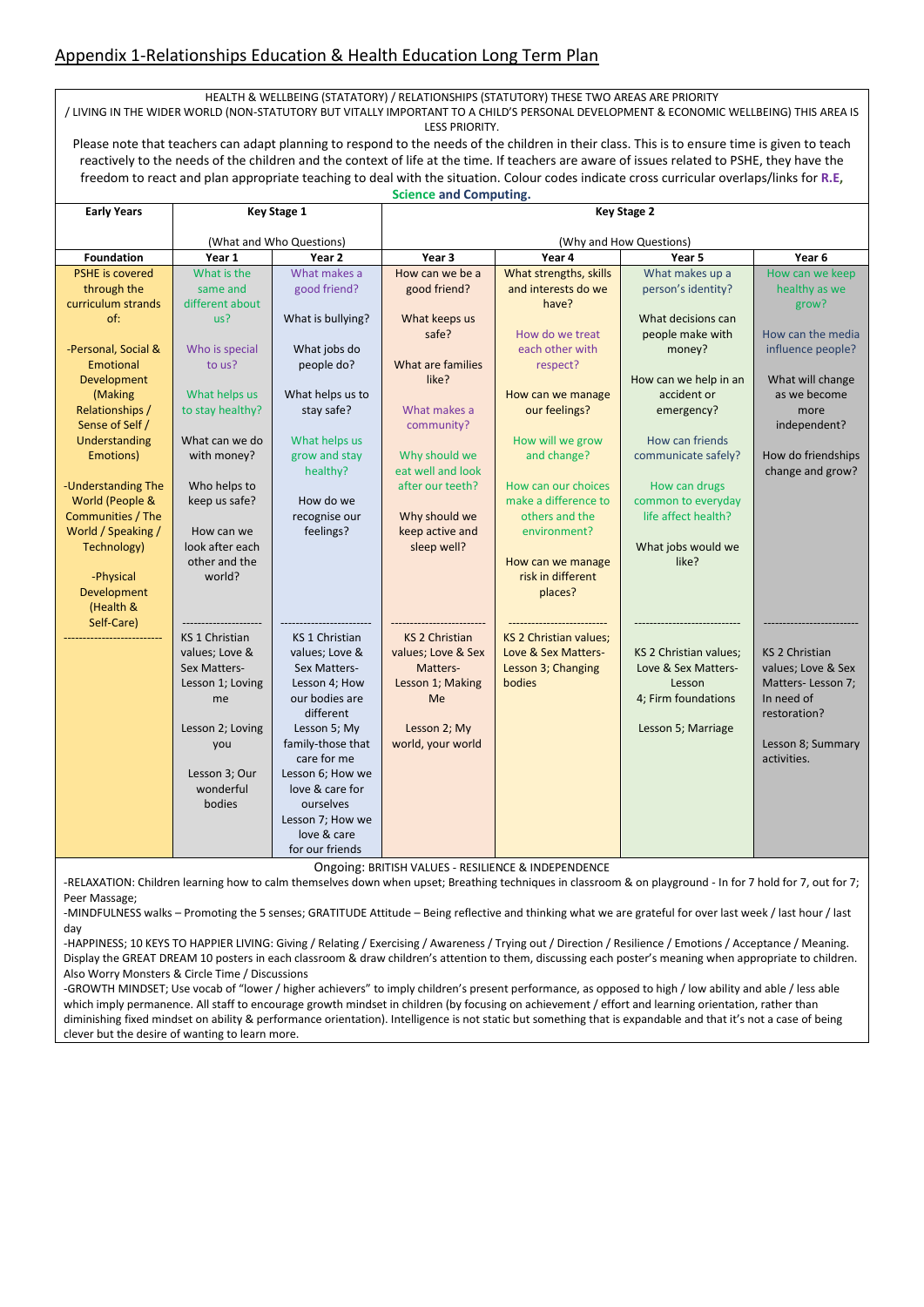## Handling complex issues safely in the PSHE education classroom

Discussing and teaching about complex or sensitive issues safely is central to best practice in all PSHE teaching, as every topic in PSHE education has the potential to be sensitive for pupils. PSHE teachers should therefore approach all lessons with the assumption that at least one pupil could have direct experience of the topic being discussed, or find it sensitive for another reason and should plan their language use, resources and activities accordingly.

It is vital that pupils are able to have discussions and engage in learning activities in a safe climate of trust, cooperation and support. PSHE education therefore has a key role to play in developing their knowledge, skills and confidence in approaching complex issues and in recognising that attitudes towards these are likely to be influenced by their own values, worldview and interpretation of messages from the media.

Whatever the subject matter, whether you feel it is a sensitive issue or not, following the guidance below will ensure a safe learning and teaching environment for your pupils and for you—allowing you to address any elements of PSHE education with confidence.

### Establishing a safe learning environment

A safe learning environment helps pupils to share feelings, explore values and attitudes, express opinions and consider those of others, without attracting negative feedback. As well as encouraging more open discussion, it also helps to ensure that teachers are not anxious about unexpected disclosures or comments and that pupils are not put on the spot, upset or traumatised.

It is good practice for teachers to:

- work with pupils to establish ground rules about how they will behave towards each other in discussion
- provide opportunities for pupils to discuss issues in small groups as well as sharing views with the whole class
- make boxes available in which pupils can place anonymous questions or concerns

• provide access to balanced information and differing views to help pupils clarify their own opinions (whilst making clear that behaviours such as racism, homophobia, bi-phobia, transphobia, discrimination and bullying are never acceptable in any form)

be cautious about expressing their own views, bearing in mind that they are in an influential position and must work within the school's values, policies and the law

• be sensitive to the needs and experiences of individuals, as some pupils may have direct experience of some of the issues

• always work within the school's policies on safeguarding and confidentiality (and ensure that pupils understand school policies on disclosure of confidential information and following up concerns in a more appropriate setting outside lessons)

- link PSHE education into the whole-school approach to supporting pupil wellbeing
- make pupils aware of reliable sources of support both inside and outside the school.

Ground rules help to minimise inappropriate and unintended disclosures and comments of a negative nature made towards other pupils; whether intentional or not. They are also paramount to effectively managing discussions that might elicit strong opinions from pupils. To be effective, pupils and teachers need to develop ground rules together and then test them in discussion and group activities, amending them, as necessary. Examples of ground rules include:

• Openness: We will be open and honest, but not discuss directly our own or others' personal/private lives. We will discuss examples but will not use names or descriptions which could identify anyone.

• Keep the conversation in the room: We feel safe discussing issues and we know that our teacher will not repeat what is said in the classroom unless they are concerned we are at risk, in which case they will follow the school's safeguarding policy.

• Non-judgmental approach: It is okay for us to disagree with another person's point of view but we will not judge, make fun of, or put anybody down. We will 'challenge the opinion, not the person'.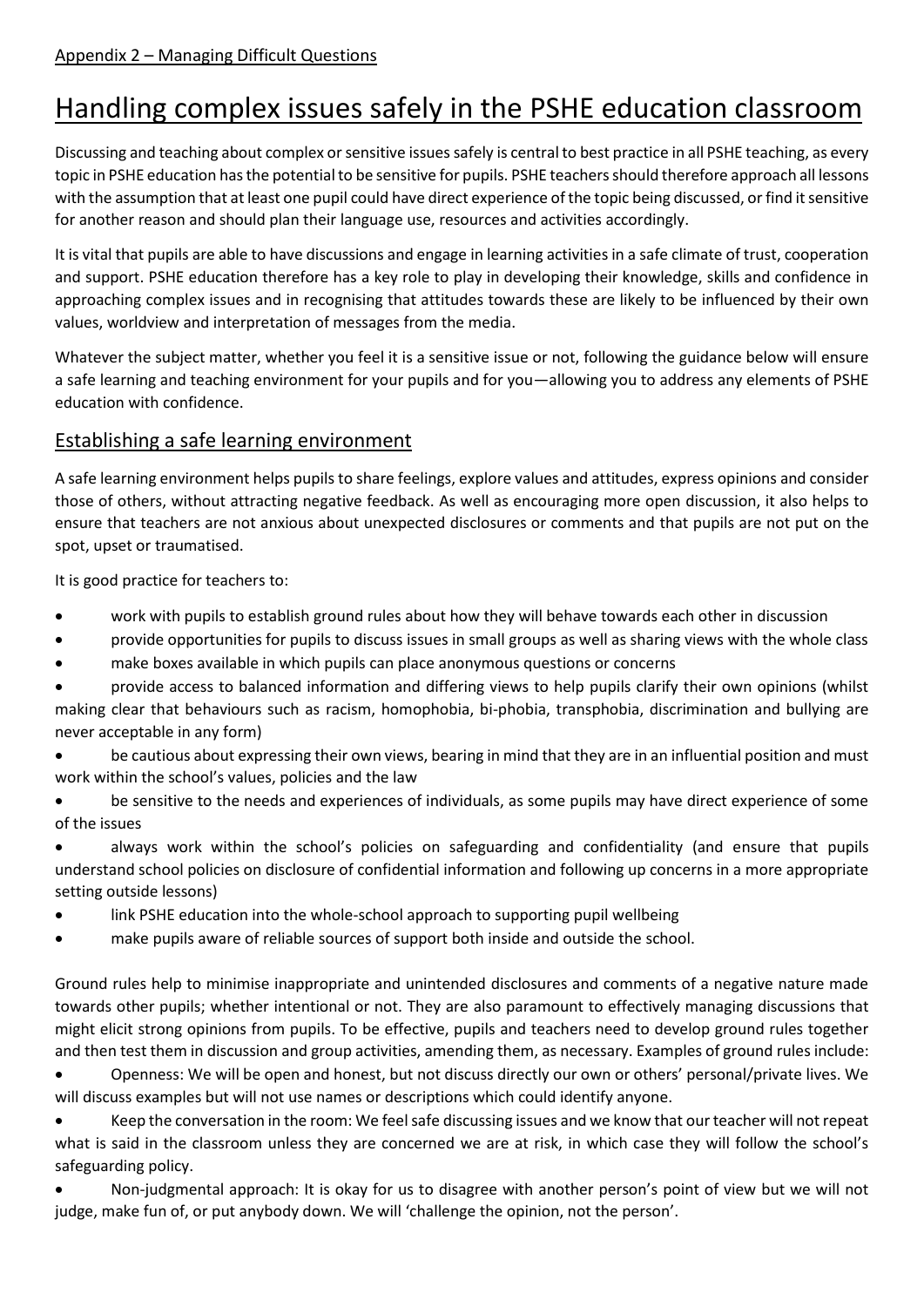• Right to pass: Taking part is important. However, we have the right to pass on answering a question or participating in an activity and we will not put anyone 'on the spot'.

• Make no assumptions: We will not make assumptions about people's values, attitudes, behaviours, identity, life experiences or feelings. We will listen to the other person's point of view respectfully and expect to be listened to ourselves.

• Using appropriate language: We will use correct terms rather than slang terms, as they can be offensive. If we are not sure what the correct term is, we will ask our teacher.

• Asking questions: We are encouraged to ask questions and they are valued by our teacher. However, we do not ask personal questions or anything intended to deliberately try to embarrass someone.

• Seeking help and advice: If we need further help or advice, we know how and where to seek it—both in school and in the community. We will encourage friends to seek help if we think they need it.

### Starting points

Even young children will have some existing knowledge, skills, understanding, beliefs and misconceptions relating to many aspects of PSHE education. They will have been exposed to parental, family, peer, school, media and community views on different issues and they will be aware of a range of related attitudes and values. Finding out pupils' starting points is crucial to ensuring that learning about the issue is pitched appropriately, particularly to tackle any misconceptions held among the group. These can be explored by using baseline assessment activities such as:

- individual, small group or whole class mind-mapping
- 'graffiti' sheets
- 'draw and write' \*
- using photographs or pictures as a stimulus for a brain-storm
- a 'round', where each pupil in turn contributes something they know about a topic.
- quizzes
- attitude continuums
- storyboards to illustrate current strategies for managing a given situation

\* In 'draw and write' pupils are asked to respond spontaneously to an open-ended question by drawing a picture about a particular issue or situation and then writing notes explaining the drawing. For example, ask children to draw healthy person and write around the outside all the things that keep them healthy.

### Distancing techniques

Using distancing techniques such as stories, scenarios, clips from TV programmes or case studies can provide fictional characters and storylines that stimulate discussion whilst 'de-personalising' discussions. This allows pupils to engage more objectively with the lesson content. The following or similar questions can be used to support distanced discussion:

- What is happening to them?
- Why might this be happening?
- How are they feeling? What are they thinking?
- What do other people think of them?
- Who could help them?
- What would you tell them to do if they asked for help?
- What could you say or do to persuade them to act differently?

#### Responding to awkward questions

Thank them for the question and check you have understood what they are asking and what they think the answer is…

• You can use distancing techniques to answer questions e.g. "I read that/ I saw on telly that/research suggests that…"